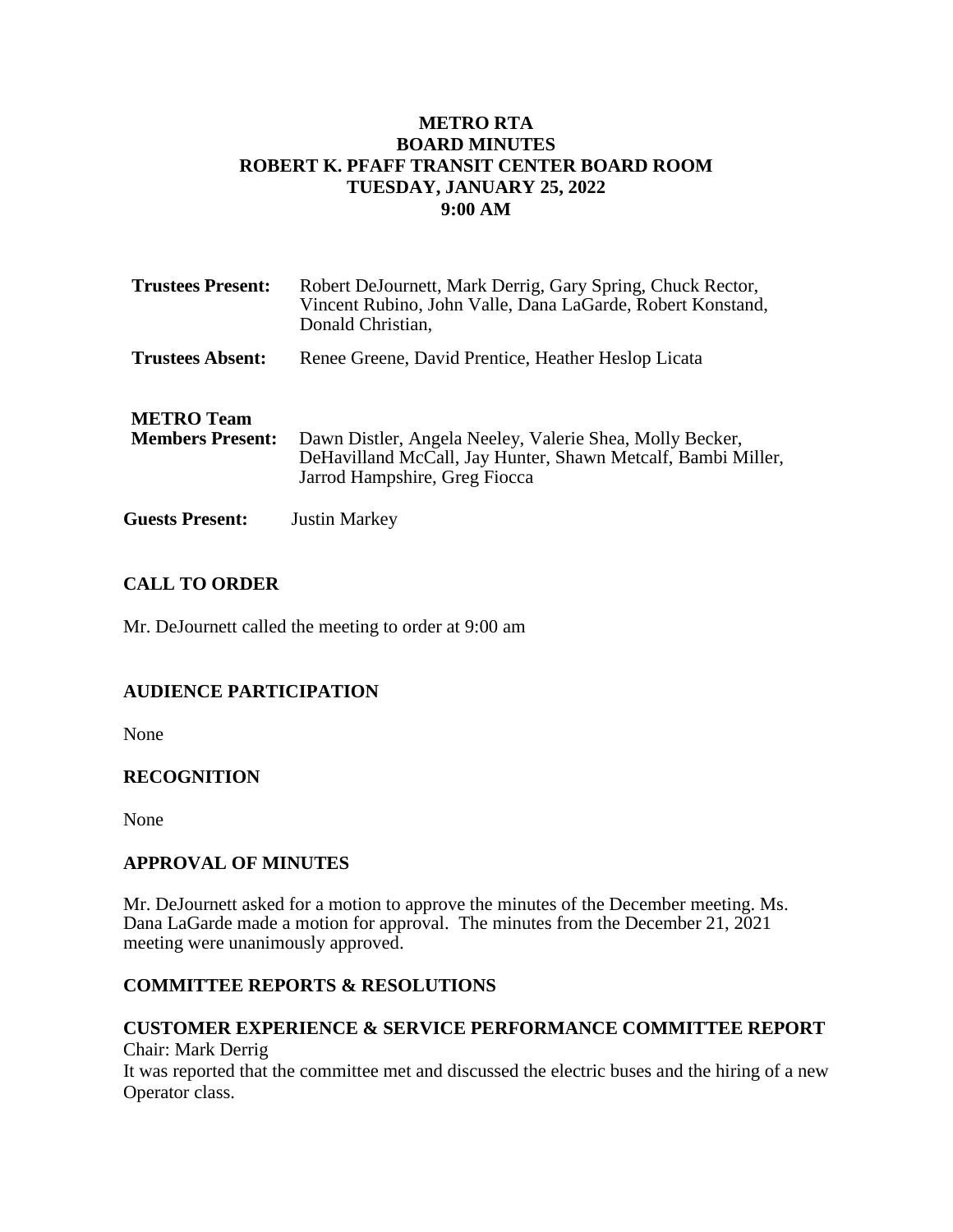**RESOLUTION 2022-01**: A Resolution authorizing the purchase of up to Eleven (11) Replacement Buses**.** 

It was explained that Resolution 2022-01 was to replace METRO diesel buses with Gillig electric buses. A discussion ensued about the funding for the electric buses.

Mr. Mark Derrig made a motion for approval. All those present voted 'yes'. Resolution 2022- 01 was unanimously approved.

**RESOLUTION 2022-02:** A Resolution authorizing a renewal of a contract with the County of Summit Board of Developmental Disabilities (CSBDD) and Weaver Industries (Weaver) for cleaning services for the Robert K. Pfaff Transit Center.

It was explained that Resolution 2022-02 was for the renewal of the contract with CSBDD and Weaver Industries. Mr. Mark Derrig made a motion for approval. All those present voted 'yes'**.**  Resolution 2022-02 was unanimously approved.

### **ASSET PROTECTION & DEVELOPMENT COMMITTEE REPORT**

(Employee Engagement Center / Safety & Protection)

Chair: Chuck Rector

It was reported that the Committee met and discussed the KPIs for healthcare provisions, goals for healthcare, and training hours. Safety and security numbers were reported and miles between preventative accidents were reported as being down.

### **PLANNING/MARKETING/RAIL COMMITTEE REPORT**

Chair: Donald Christian

It was reported that the committee had met and reviewed the KPIs. A slide show presentation (attached) provided an overview of the Reimagine METRO network redesign. It was reported that Outreach kicks off today, with a mailer being sent to every office, residence, and business in Summit County. There was a discussion about how METRO is connecting with community and board meetings, as well as the scheduling of focus groups and stake holder workshops. It was reported that a stakeholder workshop is scheduled for February 9, 2022. Ohio Loves Transit and lobbying in Columbus were also discussed.

There were no updates on Rail.

# **FINANCE & AUDIT COMMITTEE REPORT**

Chair: Vincent Rubino It was reported that the committee had met and reviewed the KPIs, budget, assets and liabilities.

**OTHER BUSINESS** None

**OFFICERS' REPORT**